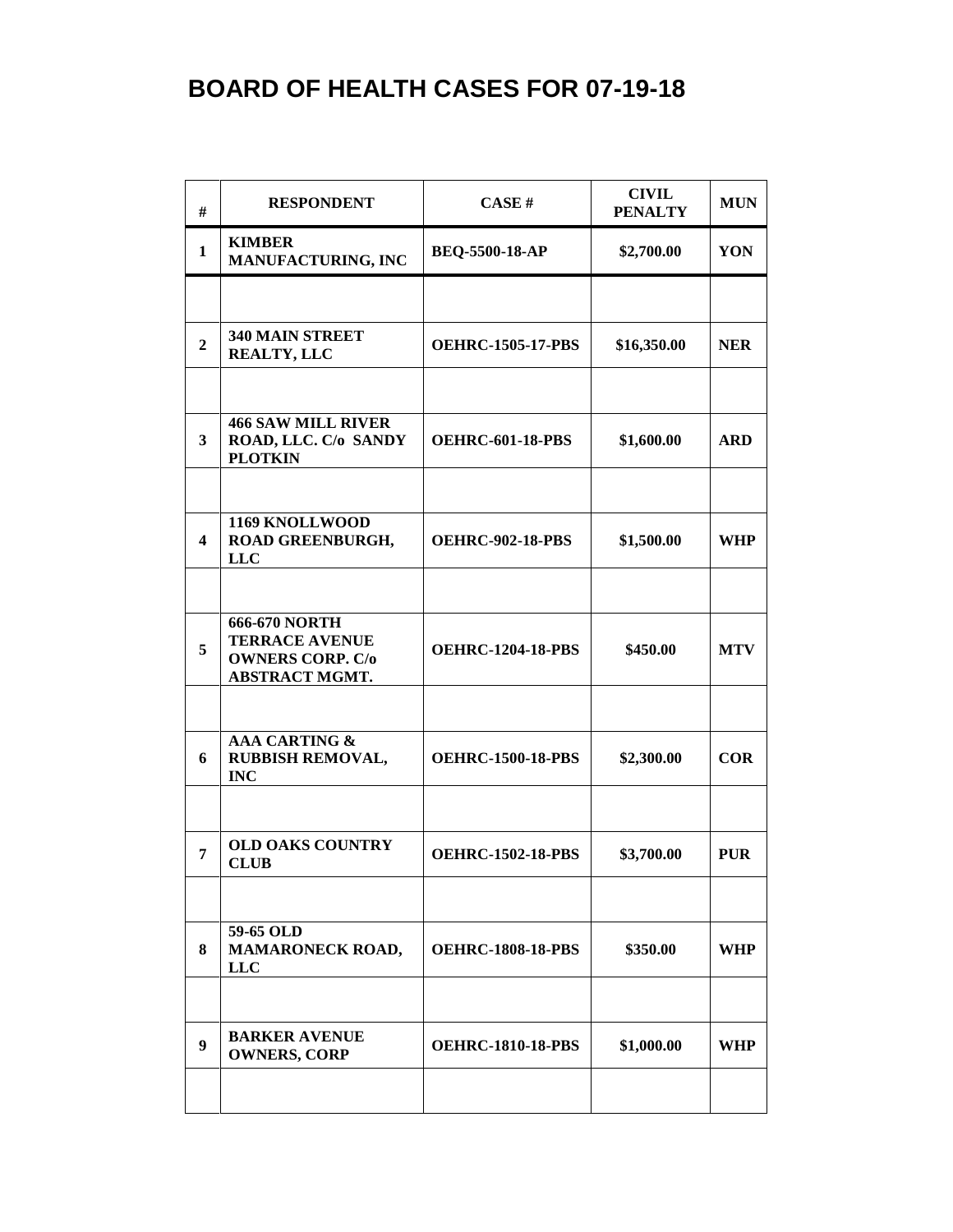| #  | <b>RESPONDENT</b>                                                            | <b>CASE#</b>             | <b>CIVIL</b><br><b>PENALTY</b> | <b>MUN</b> |
|----|------------------------------------------------------------------------------|--------------------------|--------------------------------|------------|
| 10 | 5 GRAND, INC                                                                 | <b>OEHRC-2009-18-PBS</b> | \$1,000.00                     | YON        |
|    |                                                                              |                          |                                |            |
| 11 | 243-253 W. FIRST<br>STREET APARTMENTS.<br>C/o PRIMA PROPS., INC              | <b>OEHRC-5002-18-PBS</b> | \$500.00                       | <b>MTV</b> |
|    |                                                                              |                          |                                |            |
| 12 | <b>SILVIO'S RESTAURANT</b><br>MANAGEMENT, INC/<br><b>SILVIO'S RESTAURANT</b> | <b>PHP-7217-18-FSE</b>   | \$800.00                       | <b>MTP</b> |
|    |                                                                              |                          |                                |            |
| 13 | <b>PALMER AVENUE</b><br>PIZZA, CORP/<br><b>A'MANGIARE</b>                    | <b>PHP-7331-17-FSE</b>   | \$2,300.00                     | <b>BRX</b> |
|    |                                                                              |                          |                                |            |
| 14 | <b>DUMPLING PLUS,</b><br><b>CORP/DUMPLING PLUS</b>                           | <b>PHP-7338-18-FSE</b>   | \$1,100.00                     | <b>BRX</b> |
|    |                                                                              |                          |                                |            |
| 15 | 370 NORTH AVENUE,<br><b>CORP/ NORTH AVENUE</b><br><b>GOURMET DELI</b>        | <b>PHP-7350-18-FSE</b>   | \$1,300.00                     | <b>NER</b> |
|    |                                                                              |                          |                                |            |
| 16 | 396-398 NORTH<br><b>AVENUE, INC/ UNITED</b><br>DELI                          | <b>PHP-7351-18-FSE</b>   | \$1,100.00                     | <b>NER</b> |
|    |                                                                              |                          |                                |            |
| 17 | LCM DESANTIS, CORP/<br><b>KNUCKLEHEAD'S</b><br><b>TAVERN</b>                 | <b>PHP-7365-18-FSE</b>   | \$300.00                       | <b>PEL</b> |
|    |                                                                              |                          |                                |            |
| 18 | <b>HOLLYWOOD</b><br><b>CHICKEN, INC/</b><br><b>HOLLYWOOD CHICKEN</b>         | <b>PHP-7377-18-FSE</b>   | \$1,200.00                     | <b>POC</b> |
|    |                                                                              |                          |                                |            |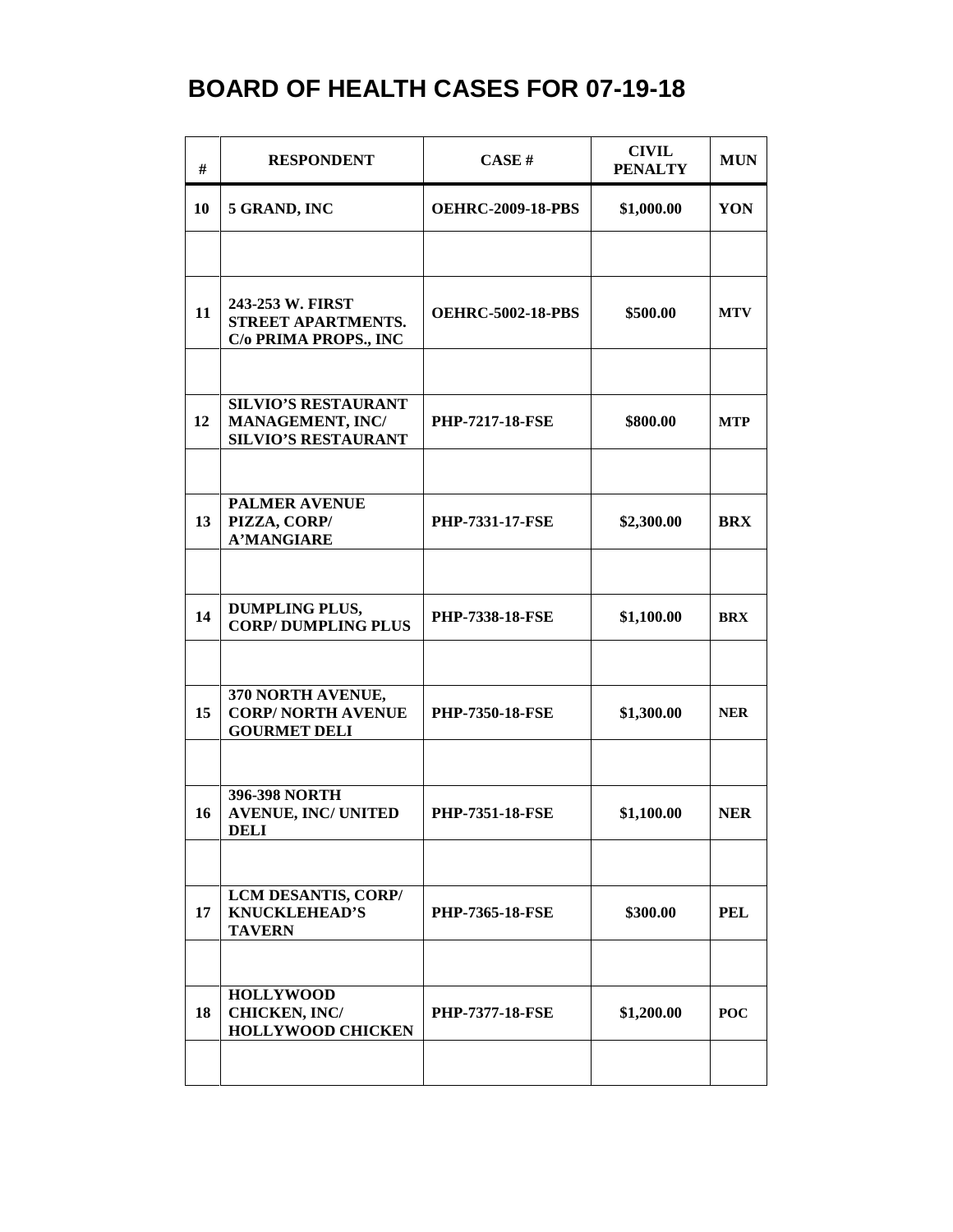| #  | <b>RESPONDENT</b>                                                                   | CASE#                  | <b>CIVIL</b><br><b>PENALTY</b> | <b>MUN</b> |
|----|-------------------------------------------------------------------------------------|------------------------|--------------------------------|------------|
| 19 | <b>ONKAR GROCERY,</b><br><b>CORP/BQS DELI</b>                                       | <b>PHP-7436-18-FSE</b> | \$1,500.00                     | YON        |
|    |                                                                                     |                        |                                |            |
| 20 | EL ANAFE EXPRESSO,<br><b>CORP/EL ANAFE</b><br><b>EXPRESSO</b>                       | <b>PHP-7438-18-FSE</b> | \$2,600.00                     | YON        |
|    |                                                                                     |                        |                                |            |
| 21 | <b>EMPIRE BAGELS CROSS</b><br><b>RIVER, INC/EMPIRE</b><br><b>BAGELS CROSS RIVER</b> | <b>PHP-7453-18-FSE</b> | \$900.00                       | <b>LEW</b> |
|    |                                                                                     |                        |                                |            |
| 22 | <b>JP CROSS RIVER, INC/</b><br><b>HAIKU ASIAN BISTRO</b>                            | <b>PHP-7454-18-FSE</b> | \$1,000.00                     | <b>LEW</b> |
|    |                                                                                     |                        |                                |            |
| 23 | <b>KIRARI SUSHI, INC/</b><br><b>KIRARI SUSHI</b>                                    | <b>PHP-7462-18-FSE</b> | \$2,000.00                     | <b>SCD</b> |
|    |                                                                                     |                        |                                |            |
| 24 | <b>COCHIN FOOD, CORP/</b><br><b>INDIA CAFÉ</b>                                      | <b>PHP-7467-17-FSE</b> | \$1,700.00                     | <b>WHP</b> |
|    |                                                                                     |                        |                                |            |
| 25 | <b>CHALANA'S</b><br><b>RESTAURANT, LTD/</b><br><b>CHALANA REST.</b>                 | <b>PHP-7481-18-FSE</b> | \$300.00                       | <b>MTV</b> |
|    |                                                                                     |                        |                                |            |
| 26 | <b>RESTAURANT EL</b><br>FESTEJO, INC/EL<br><b>FESTEJO</b>                           | <b>PHP-7630-18-FSE</b> | \$1,100.00                     | <b>POC</b> |
|    |                                                                                     |                        |                                |            |
| 27 | MIDLAND TURF, INC/<br><b>MICHAEL'S</b>                                              | <b>PHP-7632-18-FSE</b> | \$400.00                       | <b>POC</b> |
|    |                                                                                     |                        |                                |            |